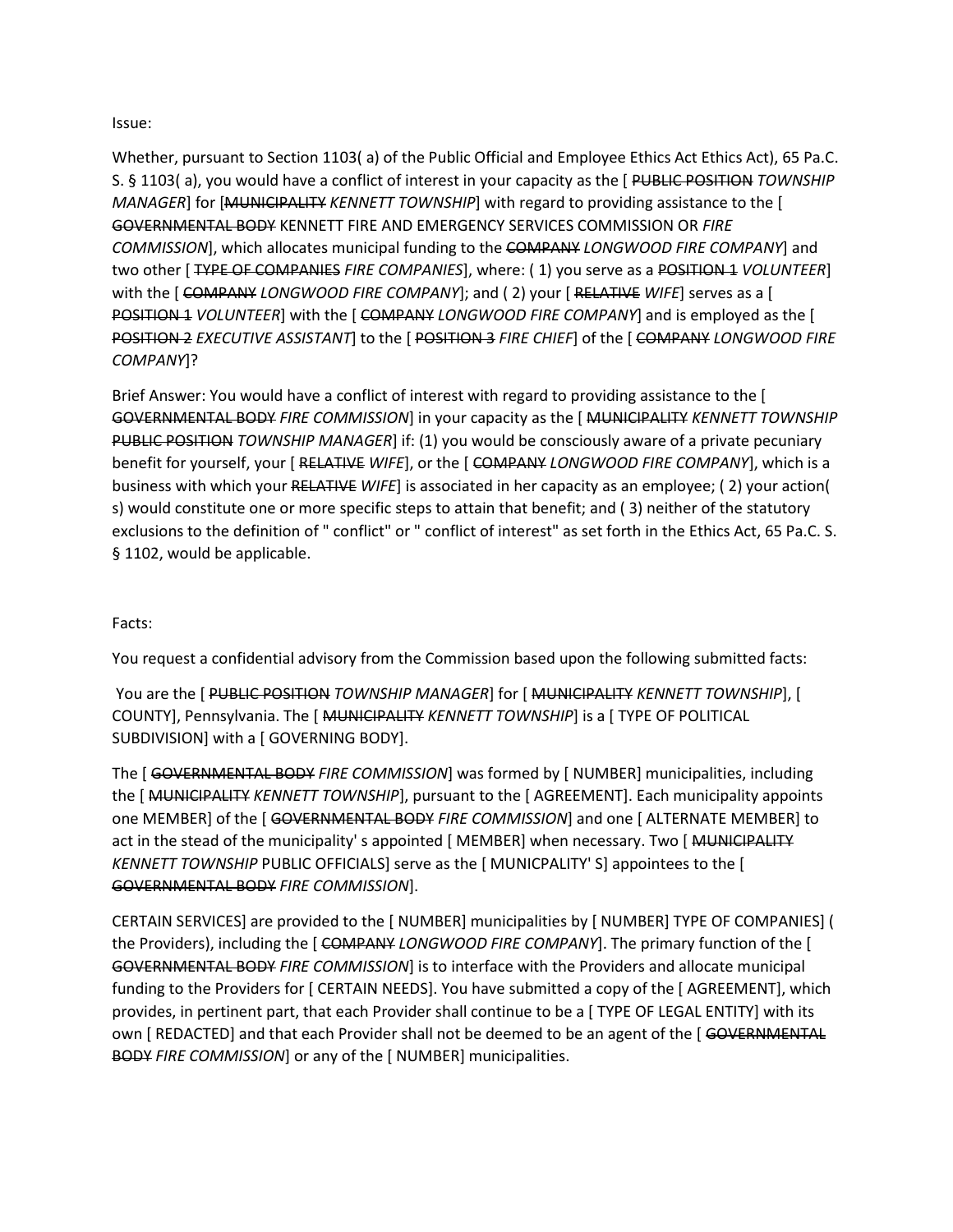The [ GOVERNMENTAL BODY *FIRE COMMISSION*] and its [ MEMBERS] are not [ TYPE OF PERSONNEL]. You do not serve in any formal role with the [ GOVERNMENTAL BODY *FIRE COMMISSION*]. The MUNICIPALITY *KENNETT TOWNSHIP*] [ GOVERNING BODY *BOARD OF SUPERVISORS*] has allowed you to perform [ CERTAIN ACTIVITIES FOR THE GOVERNMENTAL BODY *FIRE COMMISSION*]. At times you make recommendations to the [ GOVERNMENTAL BODY *FIRE COMMISSION*] based on your [ACTIVITIES]. Some of the work that you have performed has led to significant changes in [ CERTAIN MATTERS]. Your work product for the GOVERNMENTAL BODY *FIRE COMMISSION*] is completed during your [ MUNICIPALITY *KENNETT TOWNSHIP*] work hours and through the use of [ MUNICIPALITY *KENNETT TOWNSHIP*] resources, including [ MUNICIPALITY *KENNETT TOWNSHIP*] computers and staff.

The [ COMPANY *LONGWOOD FIRE COMPANY*] is a [ TYPE OF CORPORATION]. The [ GOVERNMENTAL BODY *FIRE COMMISSION*] provides funding for [ PERCENT] of the [ COMPANY *LONGWOOD FIRE COMPANY*' S] [ REDACTED], which is set by the POSITION 3 *FIRE CHIEF*] and [ ENTITY].

You serve as a [ POSITION 1 *VOLUNTEER*] with the [ COMPANY *LONGWOOD FIRE COMPANY*]. You do not serve in any other capacity ( such as [ ENTITY] Member, [ TEAM] member, or [ TYPE OF OFFICER]) with the COMPANY *LONGWOOD FIRE COMPANY*].

Your [ RELATIVE *WIFE*], [ *GABRIELLE RATLIFF*], serves as a [ POSITION 1 *VOLUNTEER*] with the [ COMPANY *LONGWOOD FIRE COMPANY*]. Your RELATIVE *WIFE*] is not a [ ENTITY] Member or [ TYPE OF OFFICER] of the [ COMPANY *LONGWOOD FIRE COMPANY*]. On DATE], your [ RELATIVE *WIFE*] was hired to be the [ POSITION 2 *EXECUTIVE ASSISTANT*] to the [ POSITION 3 *FIRE CHIEF*] of the COMPANY *LONGWOOD FIRE COMPANY*]. The position of [POSITION 2 *EXECUTIVE ASSISTANT*] is not funded by the [ GOVERNMENTAL BODY *FIRE COMMISSION*]. You state that you have recused yourself from performing any work for the [ GOVERNMENTAL BODY *FIRE COMMISSION*] due to the appearance of a conflict of interest in relation to your [ RELATIVE *WIFE*' S] employment with the [ COMPANY *LONGWOOD FIRE COMPANY*].

Based upon the above submitted facts, you pose the following questions with regard to your ability to provide assistance to the [ GOVERNMENTAL BODY *FIRE COMMISSION*] by performing [ CERTAIN WORK FOR] the [ GOVERNMENTAL BODY *FIRE COMMISSION*]:

1. Would your service as a [ POSITION 1 *VOLUNTEER*] with the [ COMPANY *LONGWOOD FIRE COMPANY*] cause you to have a conflict of interest in your capacity as the [ MUNICIPALITY *KENNETT TOWNSHIP* PUBLIC POSITION *TOWNSHIP MANAGER*] with regard to providing assistance to the [ GOVERNMENTAL BODY *FIRE COMMISSION*];

2. Would your [ RELATIVE *WIFE*' S] employment with the [ COMPANY *LONGWOOD FIRE COMPANY*] cause you to have a conflict of interest in your capacity as the [ MUNICIPALITY *KENNETT TOWNSHIP* PUBLIC POSITION *TOWNSHIP MANAGER*] with regard to providing assistance to the [ GOVERNMENTAL BODY *FIRE COMMISSION*];

3. Would the [ GOVERNMENTAL BODY *FIRE COMMISSION*] be able to waive any conflict of interest which you might have so that you would be permitted to provide assistance to the GOVERNMENTAL BODY *FIRE COMMISSION*];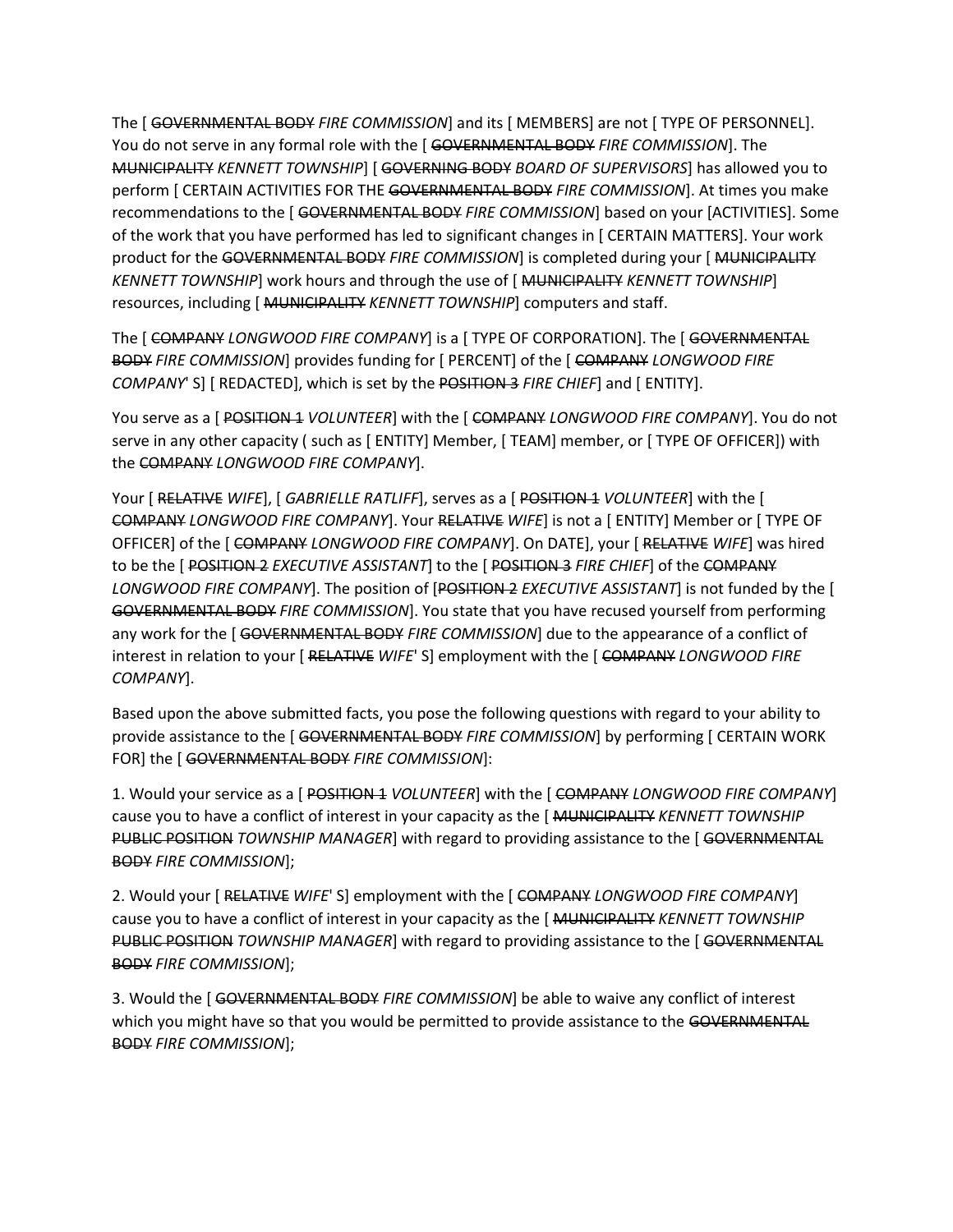4. If the [ GOVERNMENTAL BODY *FIRE COMMISSION*] cannot waive any conflict of interest which you might have, would you be permitted to provide assistance to the GOVERNMENTAL BODY *FIRE COMMISSION*] as a volunteer and not with [ MUNICIPALITY *KENNETT TOWNSHIP*] resources; and

5. If the [ GOVERNMENTAL BODY *FIRE COMMISSION*] cannot waive any conflict of interest which you might have, would you be able to provide assistance to the GOVERNMENTAL BODY *FIRE COMMISSION*] if you would be hired as an employee of the GOVERNMENTAL BODY *FIRE COMMISSION*].

## Discussion:

Pursuant to Sections 1107( 10) and 1107( 11) of the Ethics Act, 65 Pa.C. S. §§ 1107( 10), 11), advisories are issued to the requester based upon the facts that the requester has submitted. In issuing the advisory based upon the facts that the requester has submitted, the Commission does not engage in an independent investigation of the facts, nor does it speculate as to facts that have not been submitted. It is the burden of the requester to truthfully disclose all the material facts relevant to the inquiry. 65 Pa.C. S. §§ 1107( 10), ( 11). An advisory only affords a defense to the extent the requester has truthfully disclosed all the material facts.

Section 1103( a) of the Ethics Act provides:

1103. Restricted activities

a) Conflict of interest. -- No public official or public employee shall engage in conduct that constitutes a conflict of interest.

# 65 Pa. C. S. § 1103( a).

The following terms related to Section 1103( a) are defined in the Ethics Act as follows:

## 1102. Definitions

Conflict" or " conflict of interest." Use by a public official or public employee of the authority of his office or employment or any confidential information received through his holding public office or employment for the private pecuniary benefit of himself, a member of his immediate family or a business with which he or a member of his immediate family is associated. The term does not include an action having a de minimis economic impact or which affects to the same degree a class consisting of the general public or a subclass consisting of an industry, occupation or other group which includes the public official or public employee, a member of his immediate family or a business with which he or a member of his immediate family is associated.

Authority of office or employment." The actual power provided by law, the exercise of which is necessary to the performance of duties and responsibilities unique to a particular public office or position of public employment.

Immediate family." A parent, spouse, child, brother or sister.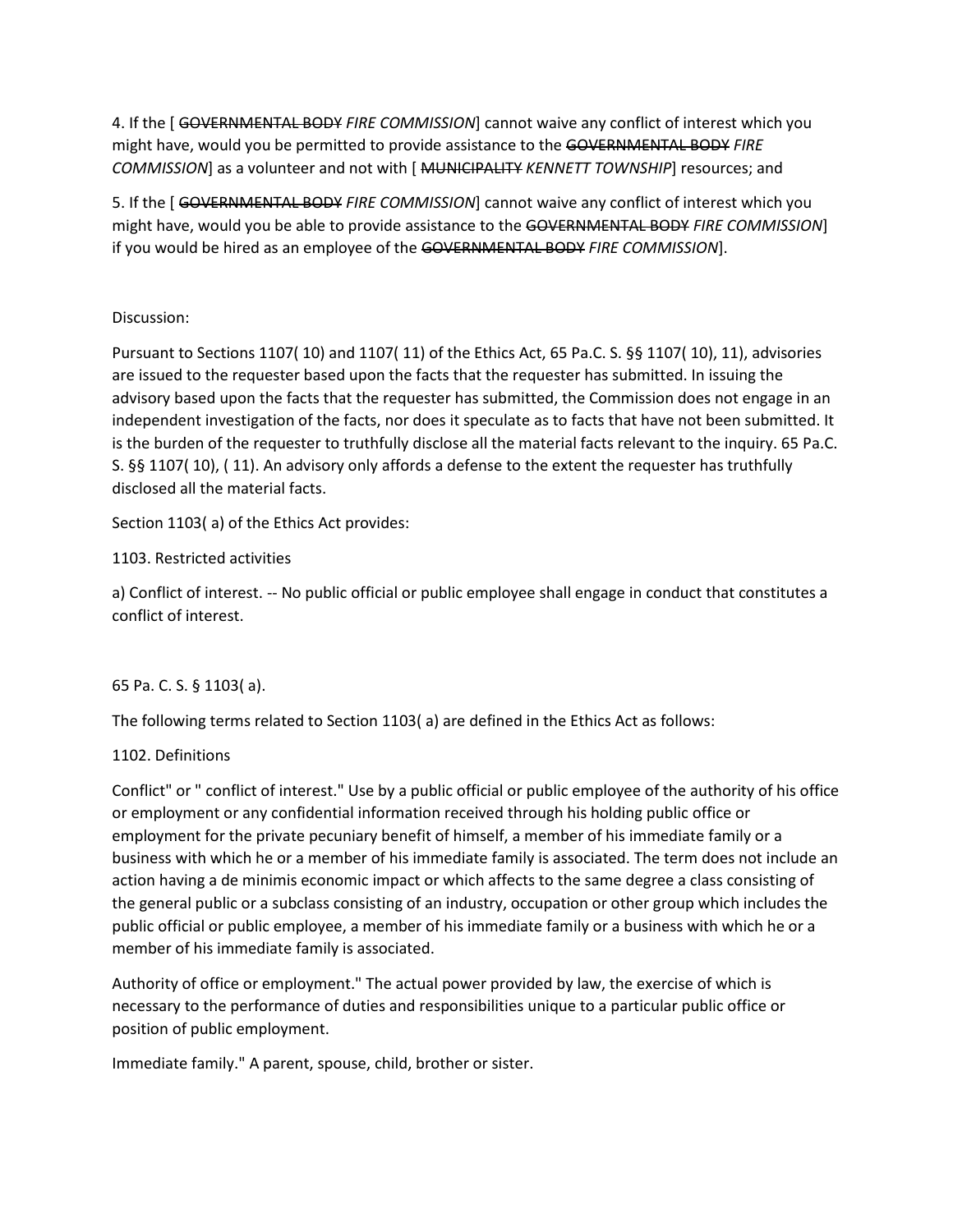Business." Any corporation, partnership, sole proprietorship, firm, enterprise, franchise, association, organization, self-employed individual, holding company, joint stock company, receivership, trust or any legal entity organized for profit.

Business with which he is associated. " Any business in which the person or a member of the person' s immediate family is a director, officer, owner, employee or has a financial interest.

### 65 Pa. C. S. § 1102.

Subject to the statutory exclusions to the Ethics Act' s definition of the term " conflict" or conflict of interest" ( i.e., the " de minimis exclusion" and the " class/ subclass exclusion"), 65 Pa.C. S. § 1102, a public official/public employee is prohibited from using the authority of public office or confidential information received by holding such a public position for the private pecuniary ( financial) benefit of the public official/public employee himself, any member of his immediate family, or a business with which he or a member of his immediate family is associated.

In each instance of a conflict of interest, the public official/ public employee would be required to abstain from participation. The abstention requirement would extend to any use of authority of office including, but not limited to, discussing, conferring with others, and lobbying for a particular result. Juliante, Order 809.

Per the Pennsylvania Supreme Court' s decision in Kistler v. State Ethics Commission, 610 Pa. 516, 22 A. 3d 223 ( 2011), in order to violate Section 1103( a) of the Ethics Act, a public official/public employee:

must act in such a way as to put his [ office/public position] to the purpose of obtaining for himself a private pecuniary benefit. Such directed action implies awareness on the part of the [ public official/ public employee] of the potential pecuniary benefit as well as the motivation to obtain that benefit for himself.

Kistler, supra, 610 Pa. at 523, 22 A. 3d at 227. To violate Section 1103( a) of the Ethics Act, a public official/ public employee " must be consciously aware of a private pecuniary benefit for himself, his family, or his business, and then must take action in the form of one or more specific steps to attain that benefit." Id., 610 Pa. at 528, 22 A. 3d at 231.

A conflict of interest would not exist to the extent the " de minimis exclusion" and/ or the class/ subclass exclusion" set forth within the Ethics Act' s definition of the term " conflict" or conflict of interest," 65 Pa. C. S. § 1102, would be applicable.

The de minimis exclusion precludes a finding of conflict of interest as to an action having a de minimis ( insignificant) economic impact. Thus, when a matter that would otherwise constitute a conflict of interest under the Ethics Act would have an insignificant economic impact, a conflict would not exist, and Section 1103( a) of the Ethics Act would not be implicated. See, Kolb, Order 1322; Schweinsburg, Order 900.

In order for the class/ subclass exclusion to apply, two criteria must be met: ( 1) the affected public official, immediate family member, or business with which the public official or immediate family member is associated must be a member of a class consisting of the general public or a true subclass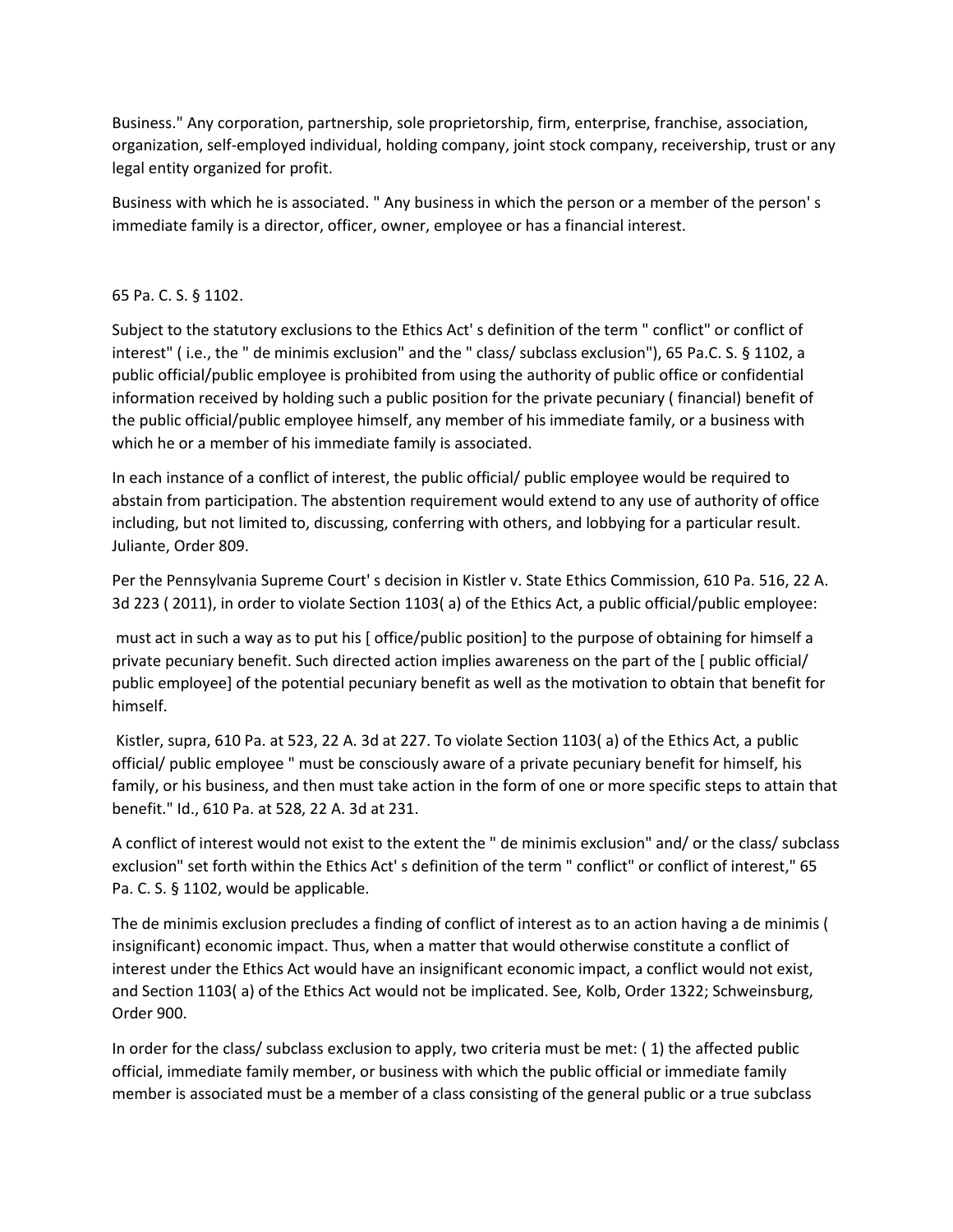consisting of more than one member; and ( 2) the public official, immediate family member, or business with which the public official or immediate family member is associated must be affected " to the same degree" ( in no way differently) than the other members of the class/ subclass. 65 Pa.C. S. § 1102; see, Kablack, Opinion 02- 003; Rubenstein, Opinion 01- 007. The first criterion of the exclusion is satisfied where the members of the proposed subclass are similarly situated as the result of relevant shared characteristics. The second criterion of the exclusion is satisfied where the individual/ business in question and the other members of the class/ subclass are reasonably affected to the same degree by the proposed action. Kablack, supra.

Conclusion:

In applying the above provisions of the Ethics Act to the instant matter, you are advised as follows:

As the [ MUNICIPALITY *KENNETT TOWNSHIP* PUBLIC POSITION *TOWNSHIP MANAGER*], you are a public official/public employee subject to the provisions of the Ethics Act. If you would be hired as an employee of the GOVERNMENTAL BODY *FIRE COMMISSION*], with duties that would involve making recommendations on CERTAIN MATTERS], you would in that capacity be a public employee subject to the Ethics Act.

Your [RELATIVE *WIFE*] is a member of your "immediate family" as that term is defined in the Ethics Act. The [ COMPANY *LONGWOOD FIRE COMPANY*] is not a business with which you are associated because you are not a director, officer, employee, or holder of a financial interest in the [ COMPANY *LONGWOOD FIRE COMPANY*]. However, the [ COMPANY *LONGWOOD FIRE COMPANY*] is a business with which your [ RELATIVE *WIFE*] is associated in her capacity as an employee.

In your capacity as the [ MUNICIPALITY *KENNETT TOWNSHIP* PUBLIC POSITION *TOWNSHIP MANAGER*] or in the capacity of a GOVERNMENTAL BODY *FIRE COMMISSION*] employee —you would be restricted from using the authority of your public position for the private financial benefit of yourself, a member of your immediate family such as your [ RELATIVE *WIFE*], or a business with which you or a member of your immediate family is associated, such as the [ COMPANY *LONGWOOD FIRE COMPANY*].

You would have a conflict of interest under Section 1103( a) of the Ethics Actin your capacity as the [ MUNICIPALITY *KENNETT TOWNSHIP* PUBLIC POSITION *TOWNSHIP MANAGER*] and/ or in the capacity of a GOVERNMENTAL BODY *FIRE COMMISSION*] employee — with regard to assisting the [ GOVERNMENTAL BODY *FIRE COMMISSION*] by performing [ CERTAIN WORK FOR] the [ GOVERNMENTAL BODY *FIRE COMMISSION*] if: (1) you would be consciously aware of a private pecuniary benefit for yourself, your [RELATIVE *WIFE*], or the COMPANY *LONGWOOD FIRE COMPANY*]; ( 2) your action( s) would constitute one or more specific steps to attain that benefit; and ( 3) neither the de minimis exclusion nor the class/ subclass exclusion to the definition of conflict" or " conflict of interest" as set forth in the Ethics Act, 65 Pa. C. S. § 1102, would be applicable.

In each instance of a conflict of interest, you would be required to abstain fully from participation. The [ GOVERNMENTAL BODY *FIRE COMMISSION*] would not be able to waive any conflict of interest which you might have in your capacity as the [ MUNICIPALITY *KENNETT TOWNSHIP* PUBLIC POSITION *TOWNSHIP MANAGER*] and/ or in the capacity of a [ GOVERNMENTAL BODY *FIRE COMMISSION*] employee, as the Ethics Act does not provide for waiver where a conflict of interest exists.